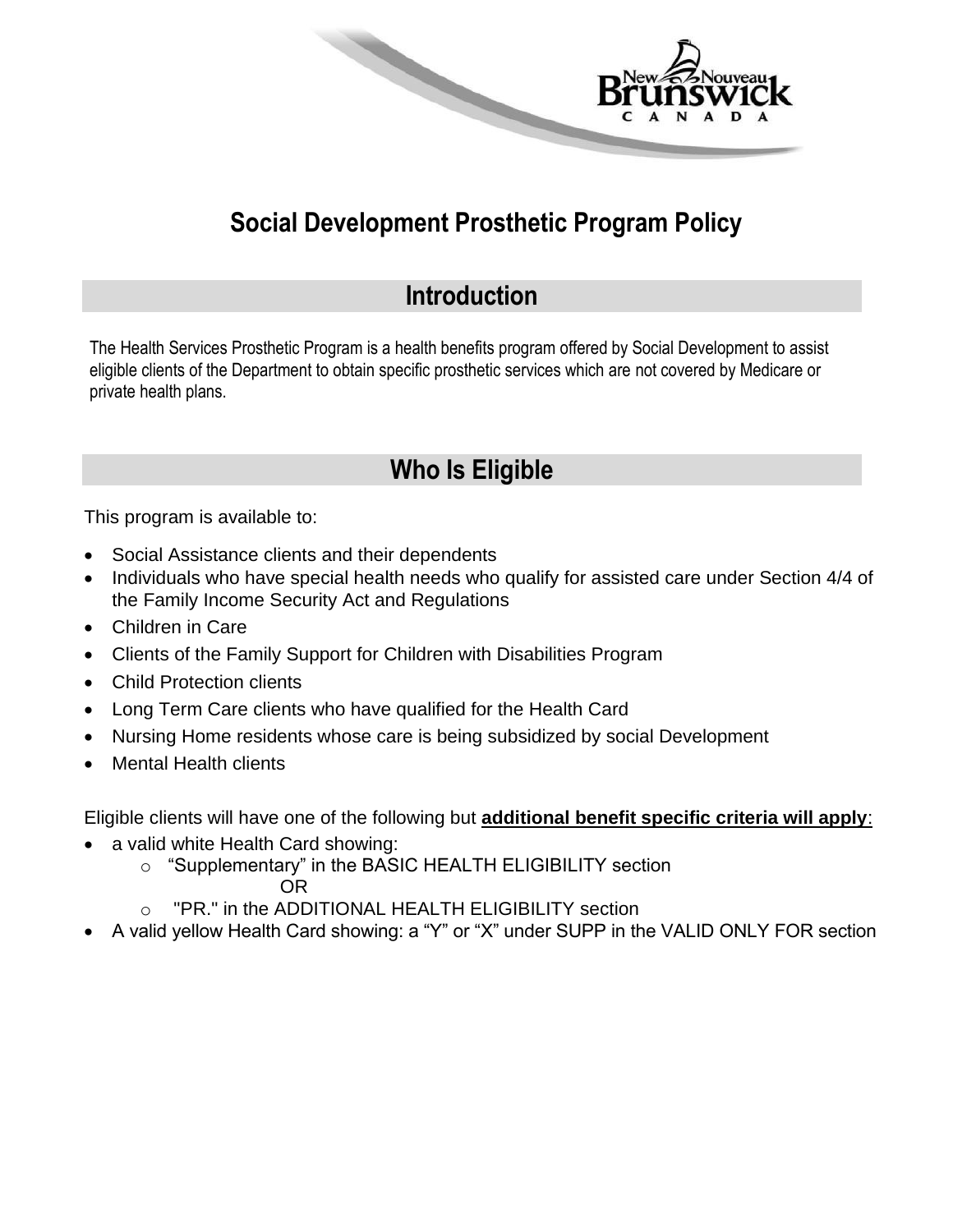# **Program Definitions**

| <b>Above Knee</b><br><b>Prosthesis</b>                                                                                        | Includes any prosthesis from a knee disarticulation to a hemipelvectomy                       |  |  |  |
|-------------------------------------------------------------------------------------------------------------------------------|-----------------------------------------------------------------------------------------------|--|--|--|
| <b>Basic Need</b>                                                                                                             | A need that occurs on a regular or daily basis and is physiological in nature. Only           |  |  |  |
| (Health Services                                                                                                              | equipment or services that are listed as program benefits and meet the criteria established   |  |  |  |
| Definition)                                                                                                                   | for those benefits can be considered. Eligible equipment or services may permit or assist a   |  |  |  |
|                                                                                                                               | client with eating, drinking, seeing, hearing, eliminating, sleeping, breathing or mobilizing |  |  |  |
|                                                                                                                               | within their primary home environment.                                                        |  |  |  |
| <b>Below Knee</b>                                                                                                             | Includes any prosthesis from a below the knee to partial foot                                 |  |  |  |
| <b>Prosthesis</b>                                                                                                             |                                                                                               |  |  |  |
| <b>Cost Sharing</b>                                                                                                           | A request for additional funding for equipment to supplement funding already obtained         |  |  |  |
|                                                                                                                               | from a private insurance company.                                                             |  |  |  |
| Date of Service                                                                                                               | The date the client receives final prosthesis or supplies. This date must be after the date   |  |  |  |
|                                                                                                                               | of approval by Health Services.                                                               |  |  |  |
| <b>Eligibility Criteria</b>                                                                                                   | A list of circumstances or conditions which an eligible client must meet in order to be       |  |  |  |
|                                                                                                                               | approved to receive a benefit.                                                                |  |  |  |
| <b>Exception</b>                                                                                                              | A request for approval of a benefit/item which the client does not meet all the eligibility   |  |  |  |
| Request/Special                                                                                                               | criteria.                                                                                     |  |  |  |
| Authorization                                                                                                                 |                                                                                               |  |  |  |
| <b>Exceptional</b>                                                                                                            | This form is officially the Request to Health Services Due to Exceptional Circumstances       |  |  |  |
| <b>Circumstances</b>                                                                                                          | Form. It is completed by social workers for clients under the FSCD Program to                 |  |  |  |
| Form                                                                                                                          | recommend that Health Services fund the balance of the cost of equipment that a client's      |  |  |  |
|                                                                                                                               | private insurance will not cover.                                                             |  |  |  |
| <b>OPC</b>                                                                                                                    | <b>Orthotics Prosthetics Canada</b>                                                           |  |  |  |
| <b>Pre-Determination</b>                                                                                                      | An official statement from a private insurance company which indicates the benefits and       |  |  |  |
| Letter/Statement<br>amounts they will or will not cover for a client. Also known as a Statement of Benefits or<br>of Benefits |                                                                                               |  |  |  |
|                                                                                                                               | <b>Explanation of Benefits.</b>                                                               |  |  |  |
| <b>Prosthetic</b>                                                                                                             | Any change made to the original design, set-up or prescription of the equipment. This         |  |  |  |
| <b>Modifications</b>                                                                                                          | change may or may not be permanent.                                                           |  |  |  |
| <b>Prosthetic</b>                                                                                                             | Restoring a prosthesis or component to a functional condition using physical labor and/or     |  |  |  |
| <b>Repairs</b>                                                                                                                | replacement parts.                                                                            |  |  |  |
| Quote                                                                                                                         | An official statement of cost provided by an authorized supplier. Quotes must be provided     |  |  |  |
|                                                                                                                               | on the Health Services Electronic Claim Form.                                                 |  |  |  |
| <b>Warranty</b>                                                                                                               | Service Provider - A period of time that the service provider covers manufacturing            |  |  |  |
|                                                                                                                               | defects on custom made devices. It does not cover wear and tear on components, pads           |  |  |  |
|                                                                                                                               | and straps from normal use or physiological, anatomical or pathomechanical changes            |  |  |  |
|                                                                                                                               | after the prosthesis has been dispensed or client's misuse of the prosthesis.                 |  |  |  |
|                                                                                                                               | Manufacturer - A manufacturer's warranty exists for all prosthetic components. This           |  |  |  |
|                                                                                                                               | warranty may cover different time periods than the vendor's warranty period.                  |  |  |  |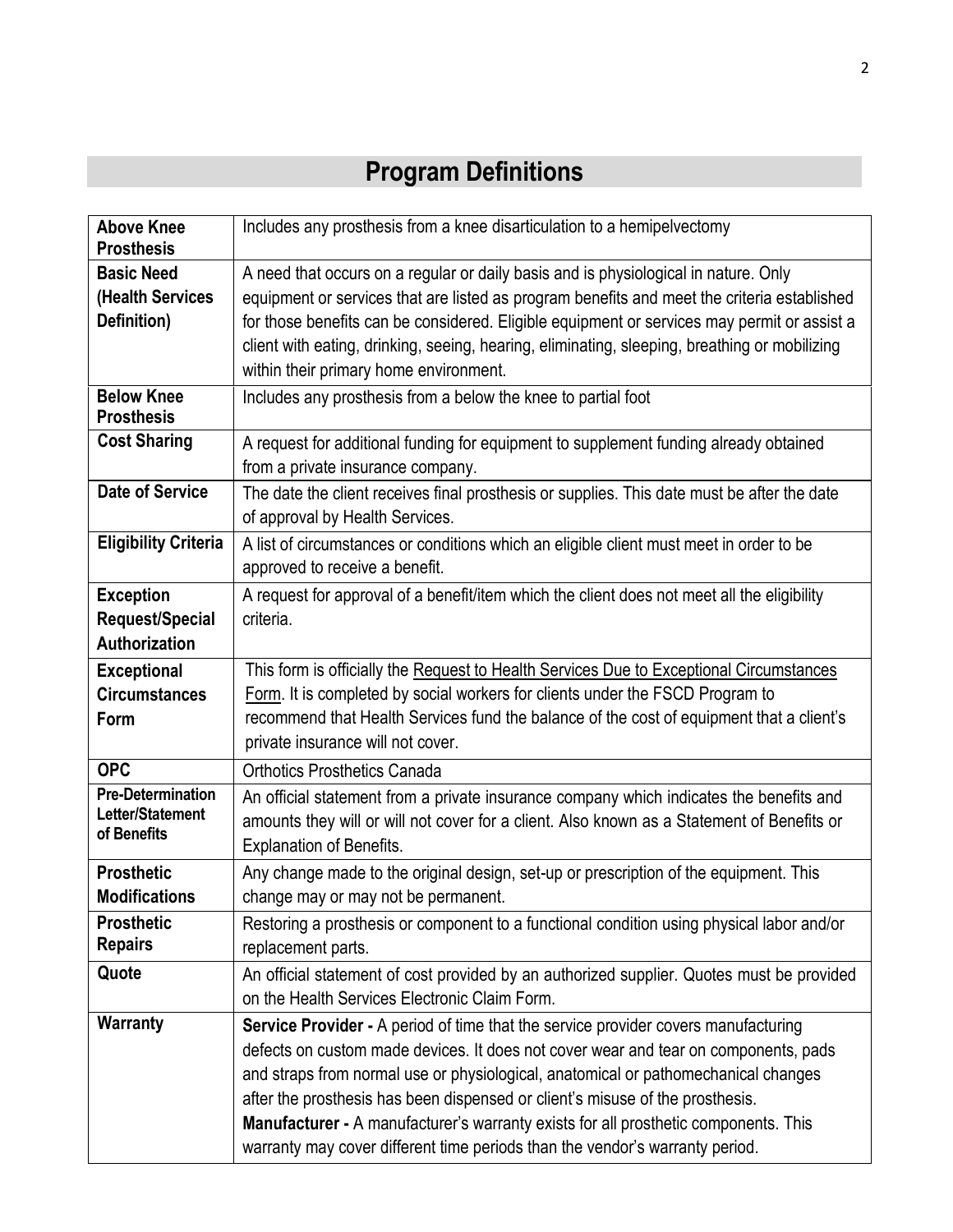### **Benefits**

#### **Important Notes:**

- 1. All services require prior approval from the Health Services Program.
- 2. Cost sharing for limb prosthesis and special authorizations may be considered.
- 3. The client must meet all eligibility in order for a benefit to be approved.
- 4. Benefits must be provided by a New Brunswick supplier unless the client is unable to obtain the equipment or service in this province.
- 5. Requests for all children who are followed by the **Family Support for Children with Disabilities Program**, whose families have private insurance, must be submitted to the private insurer first. If complete coverage is not available, the request may be submitted to the client's social worker for financial approval of the uncovered balance. If approved, the social worker will then complete the "**Request to Health Services due to Exceptional Circumstances**" form and forward the entire package to the Health Services Program for consideration.

| <b>Lower Limb Prostheses</b>                          |                                                                                                                                                                                                                                                                                                                                                                                                                                                                                                                                                                                                                                                                                                                                                                                                                                                                                                                                                                                                                                                                                                                                                                                                                                                                                                                                                                                                                                                                                                                                      |
|-------------------------------------------------------|--------------------------------------------------------------------------------------------------------------------------------------------------------------------------------------------------------------------------------------------------------------------------------------------------------------------------------------------------------------------------------------------------------------------------------------------------------------------------------------------------------------------------------------------------------------------------------------------------------------------------------------------------------------------------------------------------------------------------------------------------------------------------------------------------------------------------------------------------------------------------------------------------------------------------------------------------------------------------------------------------------------------------------------------------------------------------------------------------------------------------------------------------------------------------------------------------------------------------------------------------------------------------------------------------------------------------------------------------------------------------------------------------------------------------------------------------------------------------------------------------------------------------------------|
| <b>Eligibility</b><br>Criteria/<br><b>Limitations</b> | 1. The client requires the prosthetic limb to complete basic activities of daily living.<br>2. The prosthesis will not be provided for activity specific intention (ex: sports).<br>3. The prosthesis will not be provided for reasons other than mobility<br>4. The prosthesis prescribed is the most cost-effective option to meet the client's basic<br>medical needs.<br>5. One prosthesis per limb is eligible when:<br>A) The client currently does not have a prosthetic limb and meets the other eligibility<br>criteria. OR<br>B) The client has a prosthetic limb that is at least 5 years old which requires<br>replacement because it is either in a poor state of repair or is no longer appropriate<br>for the client. OR<br>C) Change in Medical Status- the client has a limb prosthesis which is less than 5<br>years old, but it requires replacement because the client has had a major change<br>in medical status. *<br>6. The maximum payable for a prosthetic limb below the knee is \$12,000 which will<br>include all required components, preparatory prosthesis, supplies, labor and follow up<br>costs for 3 months.<br>7. The maximum payable for a prosthesis at or above the knee is \$24,000 which will<br>include all required components, preparatory prosthesis, supplies, labor and follow up<br>costs for 3 months<br>*Requests that meet this criterion (5C) are considered exceptions. Details of the<br>issue with the current prosthesis must be provided in the justification field of the |
|                                                       | request form.                                                                                                                                                                                                                                                                                                                                                                                                                                                                                                                                                                                                                                                                                                                                                                                                                                                                                                                                                                                                                                                                                                                                                                                                                                                                                                                                                                                                                                                                                                                        |
| <b>Documentation</b><br><b>Required</b>               | A completed Health Services Limb Prosthesis Application Form<br>$\bullet$<br>An original prescription from a physician or nurse practitioner dated within the past<br>12 months                                                                                                                                                                                                                                                                                                                                                                                                                                                                                                                                                                                                                                                                                                                                                                                                                                                                                                                                                                                                                                                                                                                                                                                                                                                                                                                                                      |
|                                                       | Quote on a Health Services Prosthetic Claim Form<br>$\bullet$<br>An itemized list of components and charges including make/model and warranty<br>$\bullet$<br>information where applicable.                                                                                                                                                                                                                                                                                                                                                                                                                                                                                                                                                                                                                                                                                                                                                                                                                                                                                                                                                                                                                                                                                                                                                                                                                                                                                                                                          |

## **Limbs Prostheses - Eligible Benefits**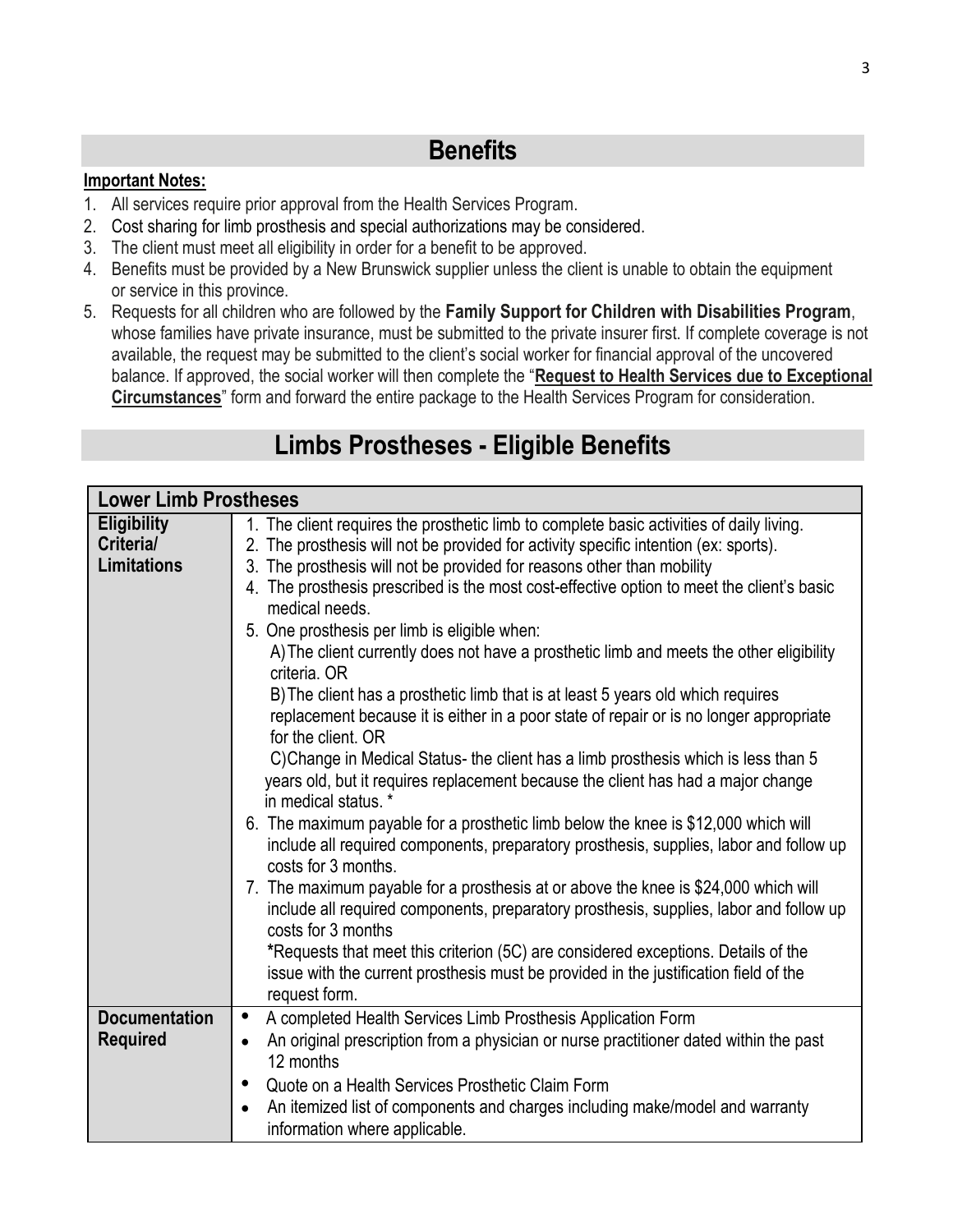|                         | For cost sharing only: Statement of Benefits/Predetermination letter from private |  |
|-------------------------|-----------------------------------------------------------------------------------|--|
|                         | insurance company.                                                                |  |
| <b>Eligible Service</b> | OPC Board Certified Prosthetist, practicing in NB.<br>$\bullet$                   |  |
| <b>Providers</b>        |                                                                                   |  |
| Ineligible              | Microprocessor controlled prostheses                                              |  |
| <b>Services</b>         | Myoelectric prostheses                                                            |  |
|                         | All recreational prostheses                                                       |  |

| <b>Upper Limb Prostheses</b> |                                                                                                    |  |  |
|------------------------------|----------------------------------------------------------------------------------------------------|--|--|
| <b>Eligibility</b>           | 1. The client requires the prosthetic limb to complete basic activities of daily living.           |  |  |
| Criteria/                    | 2.<br>The prosthesis will not be used for activity specific intention (ex: sports).                |  |  |
| <b>Limitations</b>           | The prosthesis prescribed is the most cost-effective option to meet the client's basic<br>3.       |  |  |
|                              | medical needs.                                                                                     |  |  |
|                              | 4. One prosthesis per limb is eligible when:                                                       |  |  |
|                              | A) The client currently does not have a prosthetic limb and meets the other                        |  |  |
|                              | eligibility criteria. OR                                                                           |  |  |
|                              | B) The client has a prosthetic limb that is at least 5 years old which requires                    |  |  |
|                              | replacement because it is either in a poor state of repair or is no longer appropriate             |  |  |
|                              | for the client. OR                                                                                 |  |  |
|                              | ) Change in Medical Status - The client has a limb prosthesis which is less than 5                 |  |  |
|                              | years old, but it requires replacement because the client has had a major change                   |  |  |
|                              | in medical status. *                                                                               |  |  |
|                              | The maximum payable for a partial hand up to a below elbow prosthesis is \$12,000<br>5.            |  |  |
|                              | which will include all required components, preparatory prosthesis, supplies,                      |  |  |
|                              | labour and follow up costs for 3 months. -                                                         |  |  |
|                              | 6. The maximum payable for a prosthesis at or above the elbow is \$15,000 which will               |  |  |
|                              | include all required components, preparatory prosthesis, supplies, labour and                      |  |  |
|                              | follow up costs for 3 months                                                                       |  |  |
|                              | * Requests that meet this criterion are considered exceptions. Details of the issue with           |  |  |
|                              | the current prosthesis must be provided in the justification field of the request form.            |  |  |
| <b>Documentation</b>         | A completed Health Services Limb Prosthesis Application Form<br>$\bullet$                          |  |  |
| <b>Required</b>              | An original prescription from a physician or nurse practitioner dated within the past<br>$\bullet$ |  |  |
|                              | 12 months.                                                                                         |  |  |
|                              | Quote on a Health Services Prosthetic Claim Form                                                   |  |  |
|                              | An itemized list of components and charges including make/model and<br>$\bullet$                   |  |  |
|                              | warranty information where applicable.                                                             |  |  |
|                              | For cost sharing only: Statement of Benefits/Predetermination letter from private<br>$\bullet$     |  |  |
|                              | insurance company.                                                                                 |  |  |
|                              |                                                                                                    |  |  |
|                              |                                                                                                    |  |  |
| <b>Eligible Service</b>      | OPC Board Certified Prosthetist, practicing in NB.                                                 |  |  |
| <b>Providers</b>             |                                                                                                    |  |  |
| Ineligible                   | Microprocessor controlled prostheses<br>$\bullet$                                                  |  |  |
| <b>Services</b>              | Myoelectric prostheses                                                                             |  |  |
|                              | All recreational prostheses                                                                        |  |  |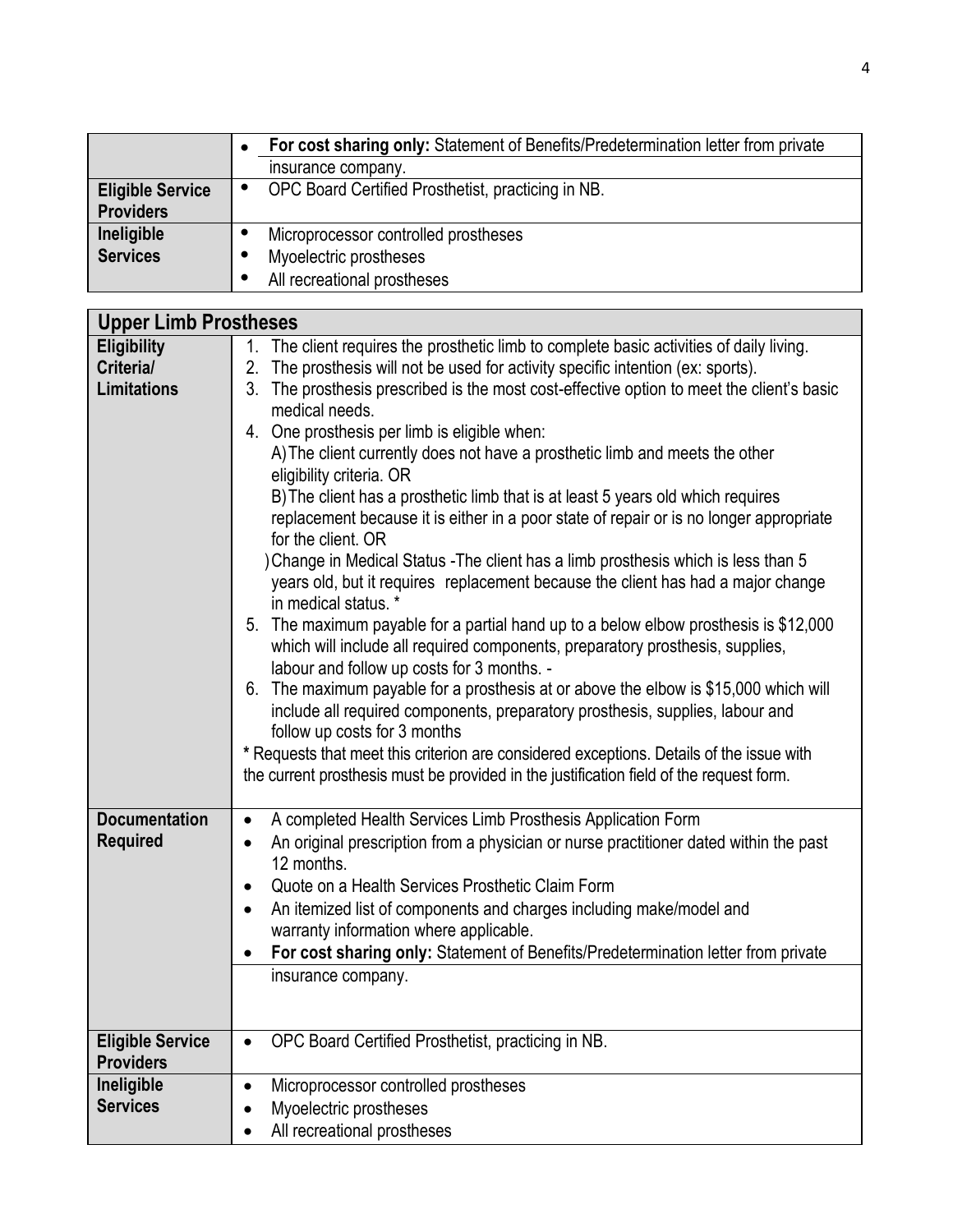| <b>Additional Prosthetic Limb Services</b> |                                                                                                                                                                                                                                                                                                                                                         |                                                                                                                                                                                                                                                                                                                                                                       |                                                                      |  |
|--------------------------------------------|---------------------------------------------------------------------------------------------------------------------------------------------------------------------------------------------------------------------------------------------------------------------------------------------------------------------------------------------------------|-----------------------------------------------------------------------------------------------------------------------------------------------------------------------------------------------------------------------------------------------------------------------------------------------------------------------------------------------------------------------|----------------------------------------------------------------------|--|
| <b>Benefit</b>                             | <b>Criteria/Limitations</b>                                                                                                                                                                                                                                                                                                                             | <b>Documentation Required</b>                                                                                                                                                                                                                                                                                                                                         | Eligible<br><b>Providers</b>                                         |  |
| Socket<br>Replacement                      | The socket is being replaced due<br>$1_{\cdot}$<br>to:<br>Pathological change in the<br>a)<br>residual limb<br><b>OR</b><br>Change in the functional<br>b)<br>needs of the client<br><b>OR</b><br>Irreparable damage or wear<br>$\mathsf{C}$<br>due to the client's weight or<br>activity level.<br>2. The Maximum payable is<br>\$8000 including labor | A completed Health Services Limb<br>$\bullet$<br>Prosthesis Request Form with<br>justification on the reason for<br>replacement<br>An original prescription from a<br>physician or nurse practitioner dated<br>within the past 12 months.<br>Quote on a Health Services<br>$\bullet$<br><b>Electronic Claim Form</b><br>An itemized list of components and<br>charges | <b>OPC Board</b><br>Certified<br>Prosthetist,<br>practicing<br>in NB |  |
| Suction/<br>Suspension<br>Sleeves          | The maximum payable is \$375 per<br>1.<br>sleeve.<br>Two sleeves permitted every 12<br>2.<br>months, if necessary.                                                                                                                                                                                                                                      | A completed Health Services Limb<br>$\bullet$<br>Prosthesis Request Form<br>Quote on a Health Services<br>$\bullet$<br><b>Electronic Claim Form</b><br>An itemized list of supplies and<br>$\bullet$                                                                                                                                                                  |                                                                      |  |
| Liners                                     | 1.<br>The maximum payable is<br>\$1200 per liner.<br>2.<br>Two liners permitted every 12<br>months, if necessary, unless<br>replacement liners are required<br>at the time of a socket<br>replacement, in which case two<br>liners will be considered with the<br>socket replacement.                                                                   | charges<br>Additional information is required in<br>$\bullet$<br>the justification field of the request<br>form if the original prosthesis was<br>not purchased by Health Services.                                                                                                                                                                                   |                                                                      |  |
| Interface<br>Socks                         | The maximum payable is $$$<br>1.<br>225 per year.<br>Six socks permitted every 12<br>2.<br>months, if necessary.                                                                                                                                                                                                                                        |                                                                                                                                                                                                                                                                                                                                                                       |                                                                      |  |
| Spacer<br><b>Socks</b>                     | The maximum payable is \$85 per<br>1.<br>year.<br>Six spacer socks permitted<br>2.<br>every 12 months, if necessary                                                                                                                                                                                                                                     |                                                                                                                                                                                                                                                                                                                                                                       |                                                                      |  |
| Gaiters                                    | The maximum payable is \$40 per<br>1.<br>gaitor.<br>Two gaitors permitted every 12<br>2.<br>months, if necessary                                                                                                                                                                                                                                        |                                                                                                                                                                                                                                                                                                                                                                       |                                                                      |  |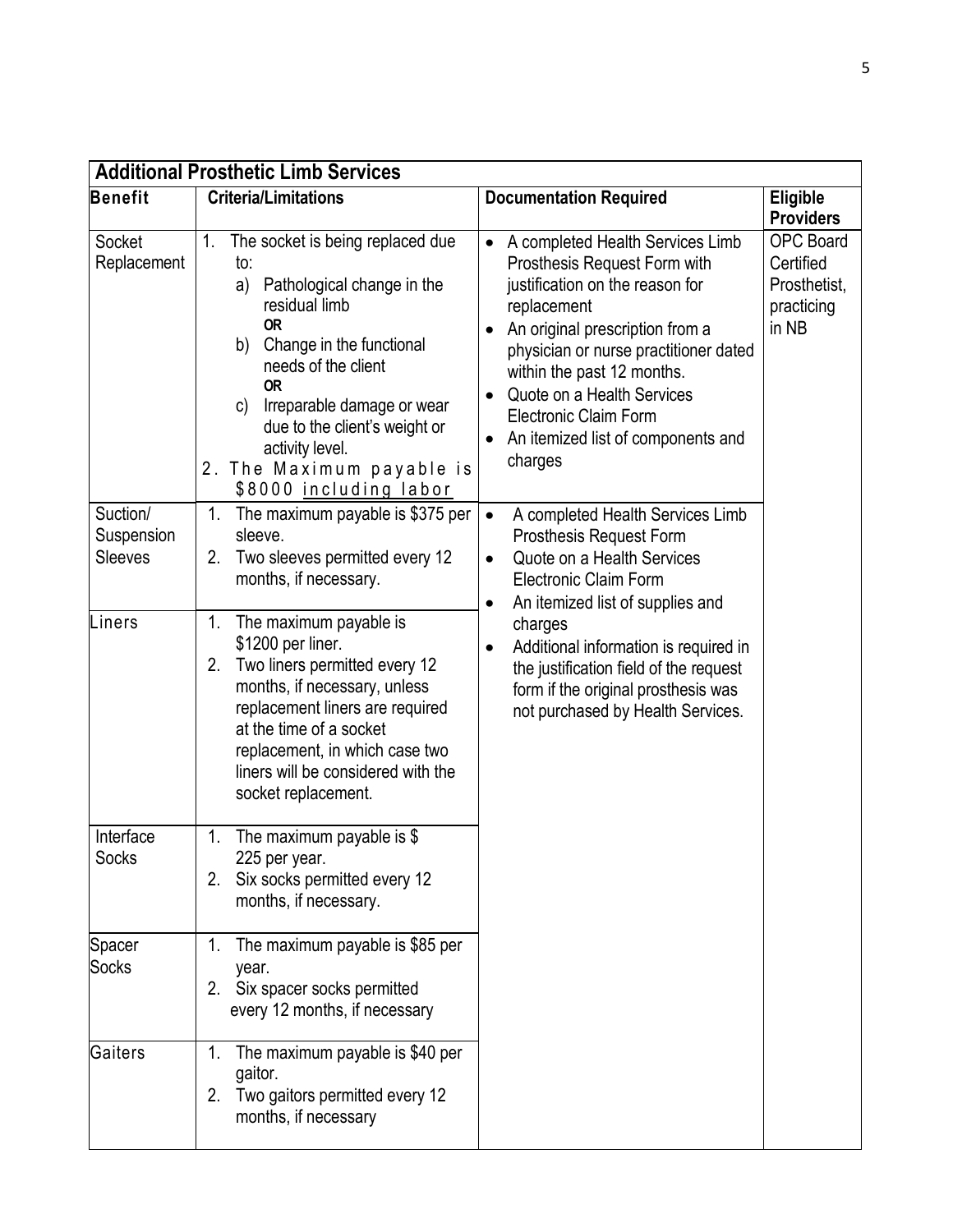| Nylon<br><b>Sheaths</b>                         | The maximum payable is \$50 per<br>1.<br>sheath.<br>Six nylon sheaths permitted<br>2.<br>every 12 months, if necessary.                                                                                                                                                                                                                                                                                                                                                                                                                                                                                     |                                                                                                                                                                                                                                                                                  |                                                                      |
|-------------------------------------------------|-------------------------------------------------------------------------------------------------------------------------------------------------------------------------------------------------------------------------------------------------------------------------------------------------------------------------------------------------------------------------------------------------------------------------------------------------------------------------------------------------------------------------------------------------------------------------------------------------------------|----------------------------------------------------------------------------------------------------------------------------------------------------------------------------------------------------------------------------------------------------------------------------------|----------------------------------------------------------------------|
| Anatomical<br>Protective<br>Cover               | 1.<br>The maximum payable for a below<br>knee protective cover is \$360<br>2.<br>The maximum payable for an<br>above knee protective cover<br>is \$1100.00<br>One protective cover every 24<br>3.<br>months.                                                                                                                                                                                                                                                                                                                                                                                                |                                                                                                                                                                                                                                                                                  |                                                                      |
| Other<br>Supplies<br>(Shrinkers,<br>belts etc.) | The medical need must be<br>1 <sub>1</sub><br>demonstrated for each product                                                                                                                                                                                                                                                                                                                                                                                                                                                                                                                                 | A completed Health Services Limb<br>$\bullet$<br><b>Prosthesis Request Form</b><br>Quote on a Health Services<br>$\bullet$<br><b>Electronic Claim Form</b><br>An itemized list of supplies and<br>charges<br>Details and justification on the<br>need for the supplies requested |                                                                      |
| Limb<br>Prosthesis<br>Repair                    | 1. No repairs are eligible during the<br>warranty period of a new limb<br>prosthesis.<br>A total maximum of \$300 per year<br>may be billed without prior approval.<br>Charges above \$300 must be prior<br>approved.<br>2. Repairs must be completed by the<br>original supplier of the prosthesis<br>unless:<br>The prosthesis was provided<br>a)<br>outside N.B.<br>The prosthetist is no longer<br>b)<br>practicing.<br>The client has moved and is<br>C)<br>unable to travel back to the<br>original prosthetist<br>Claims for repairs must specify<br>3.<br>labour and materials costs<br>separately. | A completed Health Services Limb<br>$\bullet$<br><b>Prosthesis Request Form</b><br>Quote on a Health Services<br><b>Electronic Claim Form</b><br>An itemized list of repairs and<br>$\bullet$<br>charges<br>Details and justification on<br>$\bullet$<br>the need for the repair | <b>OPC Board</b><br>Certified<br>Prosthetist,<br>practicing<br>in NB |
| Limb<br>Prosthesis<br><b>Modifications</b>      | No adjustments are eligible until<br>1.<br>least 90 days following the<br>dispensing of a new prosthesis.<br>2.<br>A total maximum of \$300 per<br>may be billed without prior approval.<br>Charges above \$300 must be prior<br>approved.                                                                                                                                                                                                                                                                                                                                                                  | A completed Health Services Limb<br>$\bullet$<br><b>Prosthesis Request Form</b><br>Quote on a Health Services<br><b>Electronic Claim Form</b><br>An itemized list of modifications<br>$\bullet$<br>and charges                                                                   | <b>OPC Board</b><br>Certified<br>Prosthetist,<br>practicing<br>in NB |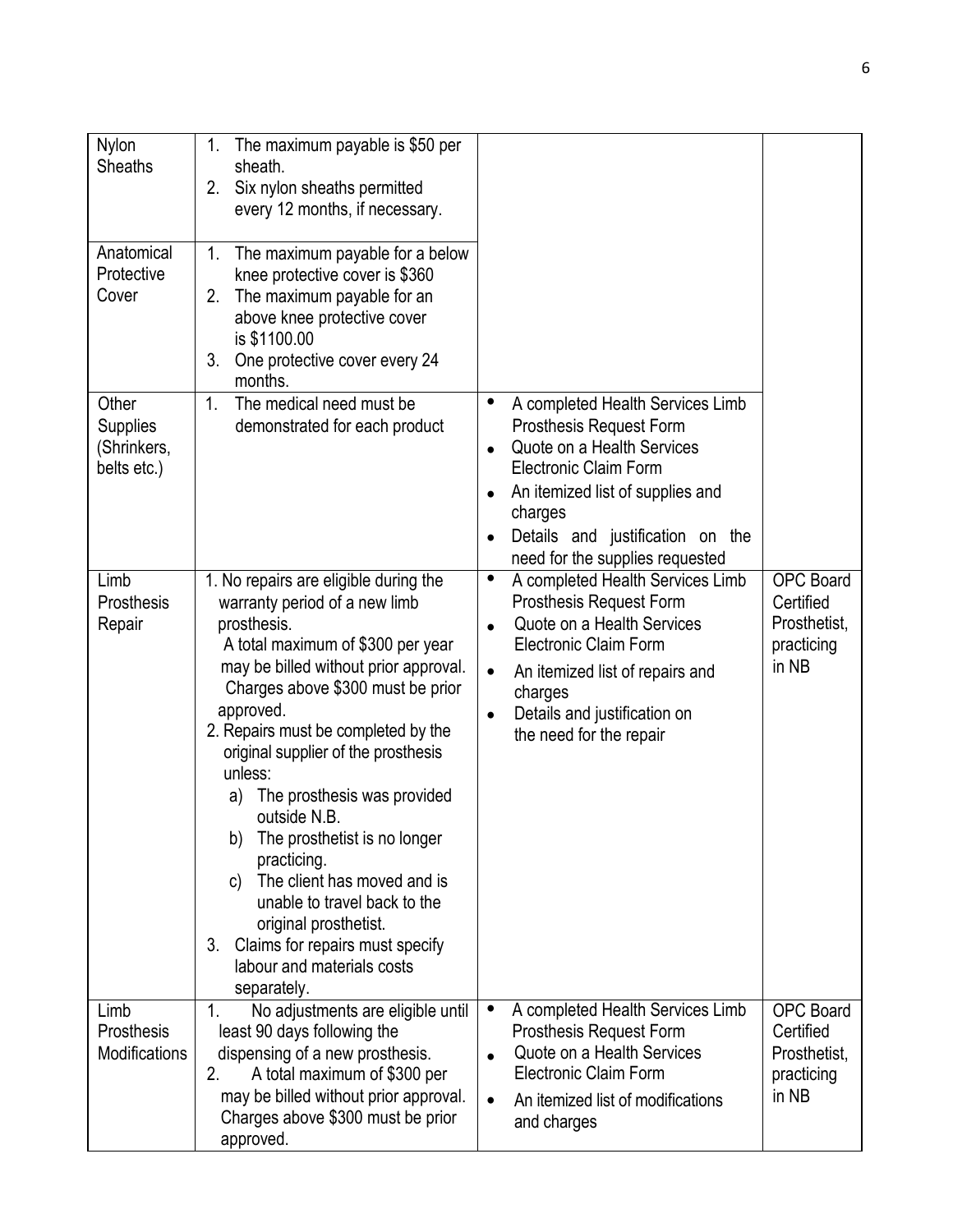| 3. Modifications must be completed<br>by the original supplier of the<br>prosthesis unless:<br>The prosthesis was provided<br>a)<br>outside N.B.<br>The prosthetist is no longer<br>b)<br>practicing.<br>The client has moved and is<br>C)<br>unable to travel back to the<br>original prosthetist.<br>4. Claims for modifications must<br>specify labour and materials<br>costs separately. | Details and justification on<br>the need for the modification |
|----------------------------------------------------------------------------------------------------------------------------------------------------------------------------------------------------------------------------------------------------------------------------------------------------------------------------------------------------------------------------------------------|---------------------------------------------------------------|
|----------------------------------------------------------------------------------------------------------------------------------------------------------------------------------------------------------------------------------------------------------------------------------------------------------------------------------------------------------------------------------------------|---------------------------------------------------------------|

# **Voice Prostheses - Eligible Benefits**

| <b>Non-indwelling Tracheoesophageal Voice Prostheses</b> |     |                                                                       |  |
|----------------------------------------------------------|-----|-----------------------------------------------------------------------|--|
| <b>Eligibility</b>                                       |     | The client has undergone a laryngectomy.                              |  |
| Criteria/                                                |     | In-dwelling TE prostheses are eligible once every 6 months            |  |
| <b>Limitations</b>                                       | 13. | Non-in-dwelling TE prostheses are eligible as required.               |  |
|                                                          |     | The maximum payable annually is \$1000.                               |  |
| <b>Documentation</b>                                     |     | Rx from a speech language pathologist dated within the past 12 months |  |
| <b>Required</b>                                          |     | Quote on a Health Services Prosthetic Claim Form                      |  |
| Eligible                                                 |     | Manufacturer certified medical suppliers                              |  |
| <b>Service</b>                                           |     |                                                                       |  |
| <b>Providers</b>                                         |     |                                                                       |  |

| Electrolarynx           |                                                                       |
|-------------------------|-----------------------------------------------------------------------|
| <b>Eligibility</b>      | The client has undergone a laryngectomy.                              |
| Criteria/               | A Tracheoesophageal voice prosthesis is not medically appropriate     |
| <b>Limitations</b>      | An electrolarynx is eligible once every 5 years.<br>13.               |
|                         | The maximum payable is \$1200.                                        |
| <b>Documentation</b>    | Rx from a speech language pathologist dated within the past 12 months |
| <b>Required</b>         | Quote on a Health Services Prosthetic Claim Form                      |
| <b>Eligible Service</b> | Manufacturer certified medical suppliers                              |
| <b>Providers</b>        |                                                                       |

| <b>Additional Voice Prosthesis Services</b>         |                                                                                                                                                                |                                                               |                                                |  |
|-----------------------------------------------------|----------------------------------------------------------------------------------------------------------------------------------------------------------------|---------------------------------------------------------------|------------------------------------------------|--|
| <b>Benefit</b>                                      | <b>Criteria/Limitations</b>                                                                                                                                    | Documentation Required Eligible                               | <b>Providers</b>                               |  |
| <b>Maintenance</b><br>Replacement<br><b>Battery</b> | The prosthesis was provided by the<br>Health Services Program.<br>Repairs are eligible once a year.<br>Replacement batteries are eligible<br>3.<br>once a year | Quote on a Health<br><b>Services Prosthetic</b><br>Claim Form | Manufacturer<br>certified medical<br>suppliers |  |